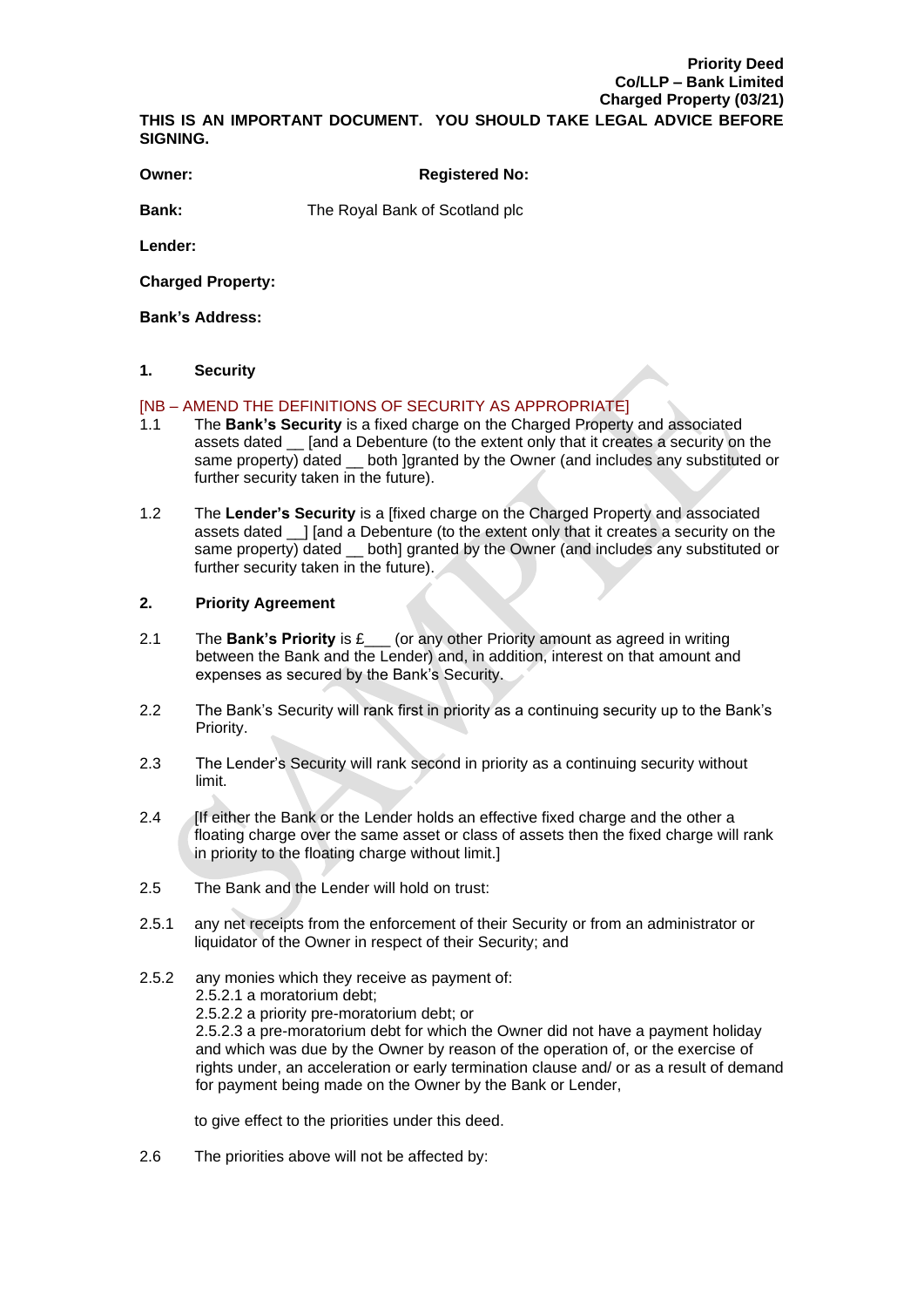- 2.6.1 any fluctuations in the amounts secured by the Security, or any advances being made after the date of this deed.
- 2.6.2 the existence at any time of a credit balance on any account.

#### **3. Transfer**

- 3.1 The Bank or the Lender will ensure when transferring their Security that the transferee enters into a deed with the other party on the same terms as this deed.
- 3.2 References to the **Bank** and the **Lender** include their respective successors.

#### **4 Registration**

- 4.1 The Owner agrees to the registration of this deed at the Land Registry.
- 4.2 The Bank and the Lender each consent to the registration of the other's Security at the Land Registry.

#### **5. Enforcement**

- 5.1 Unless urgent independent action is considered necessary by either party to protect their security interests, the Bank and the Lender will:
- 5.1.1 give notice to the other of their intention to enforce their Security before any enforcement takes place.
- 5.1.2 consult with each other over the appointment of a suitable receiver.
- 5.1.3 give notice of their intention to exercise any rights under an acceleration or early termination clause or their intention to make demand for payment whilst the Owner is subject to a moratorium before such rights are exercised.
- 5.2 If independent action is considered urgent without notice or consultation, then written notice must be given immediately to the other party.

## **6. Waiver of Confidentiality**

The Owner agrees that the Bank and the Lender can disclose to each other any confidential information concerning the Owner's business affairs and accounts.

# **7. Notices**

- 7.1 All notices must be in writing.
- 7.2 Any notice by the Bank may be sent by post, fax or delivered to the Lender's registered office or to the contact details last known to the Bank.
- 7.3 Any notice by the Lender may be sent by post or delivered to the Bank's Address.
- 7.4 A notice signed by an official of the Bank or the Lender will be effective at the time of personal delivery; on the second business day after posting; or, if by fax, at the time of sending, if sent before 6.00 p.m. on a business day or otherwise on the next business day. A **business day** is a weekday other than a national holiday.

#### **8. Pre-enforcement Receipts**

Only net receipts from the enforcement of the Bank's Security will reduce or count towards the Bank's Priority.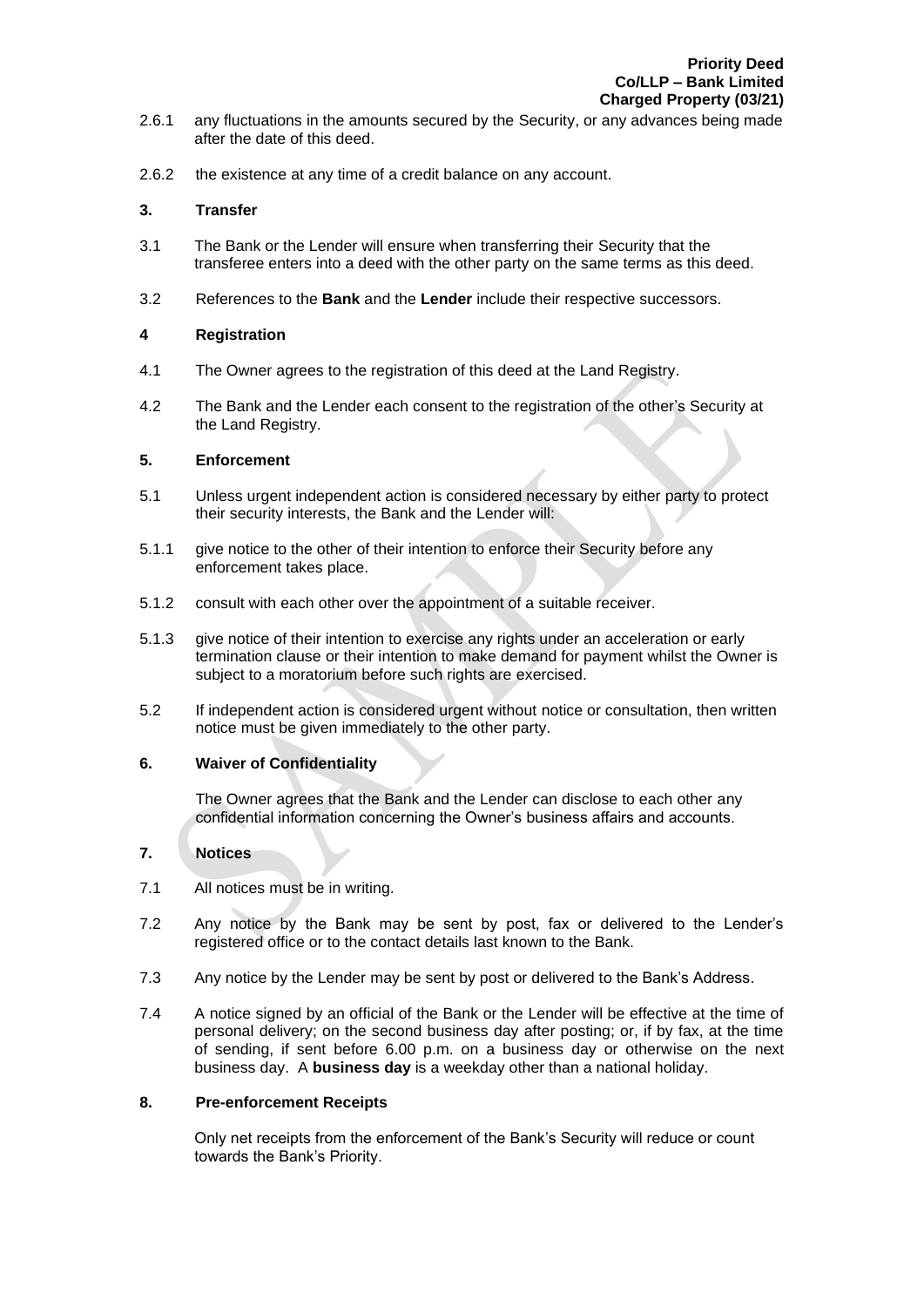A receipt is from the "enforcement" of a Security if the Bank or the Lender has exercised a power in the Security to realise any of its security. Repayments or receipts in return for the release of any of the property charged or other rights, or the proceeds of set-off, are not receipts from "enforcement" and will not reduce or count towards the Bank's Priority.

## **9**. **Companies House Registration**

If either the Bank's or the Lender's Security is required to be registered at Companies House but is not registered (either within the required time or later by Court order) this deed will not have effect and the party whose Security is unregistered will not be entitled to any priority over the other.

### **10. Governing Law**

- 10.1 This deed is governed by English law and the English courts have exclusive jurisdiction.
- 10.2 The Bank, the Lender and the Owner irrevocably submit to the jurisdiction of the English courts and irrevocably agree that a judgment or ruling in any proceedings in connection with this deed in those courts will be conclusive and binding on all parties and may be enforced against any party in the courts of any other jurisdiction.

**Contract Contract** 

| Date                                              | <b>The final</b><br>signatory must<br>date the<br>document |
|---------------------------------------------------|------------------------------------------------------------|
| Executed and Delivered as a deed by<br>the Lender | Director/Member                                            |
|                                                   | Secretary/Director/Member                                  |
| Executed and Delivered as a deed by<br>the Owner  | Director/Member                                            |
|                                                   | Secretary/Director/Member                                  |